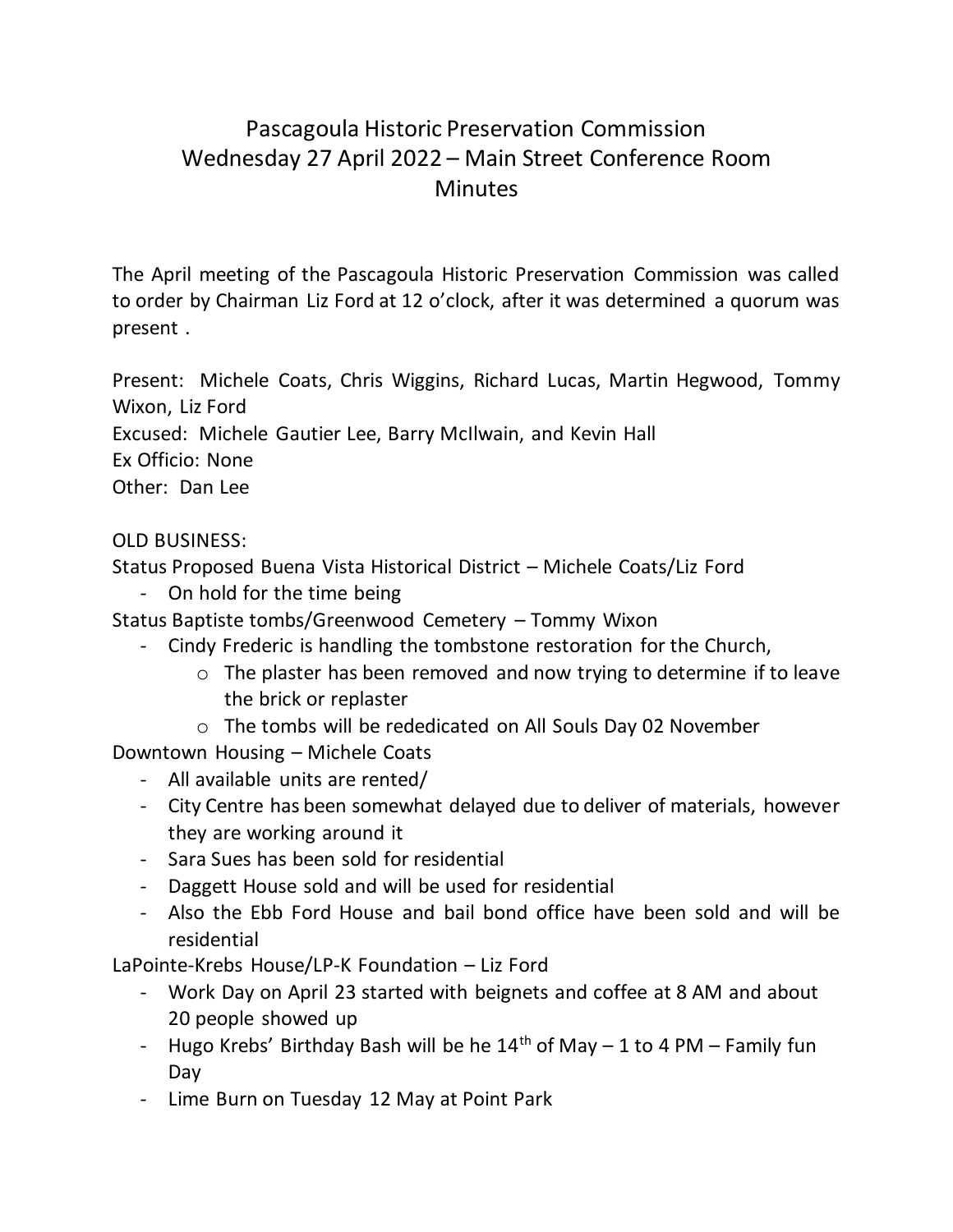- Plans underway for the Fete on 20 August at the Hilton

WWII Heritage City – Martin Hegwood

- The application is in a bureaucratic stall in Washington
- The Navy House marker still has not been relocated although Katarina submitted a work order to Public Works some time back

Pascagoula Depot – Kevin Hall

Funding through the Restore Act has been received for both the Depot and Anchor Square which will be converted back into housing.

Jackson County Historical & Genealogical Society – Dan Lee

- Mississippi Heritage Trust is scheduled to present the program on Oldfields at the May meeting of the Society
- MHT's annual preservation conference is scheduled for June 9 & 10 in Raymond
- Representatives from each high school will be joining the Board as Junior members.

## NEW BUSINESS:

Madame Pontalba & Gaston Potable's Exhibit

- There was a good turnout for the exhibit last night, kudos to Tommy for a great job presenting it as well as making the arrangements
- The Pontalba family has agreed to permit a follow up in the Journal utilizing a few pictures including the portrait
- Know they rented a cottage from Eugenie Krebs Baptiste on the Beach
	- o A deposition said it was a mile and a quarter from Bellevue which should put it about Pascagoula Street
	- o An anonymous donor has offered a \$100.00 award for a picture of Eugenie

Possible Nominations for National Register Listing:

- Michele Coats will work on the listing for the Anola Club

Home for the Singing River Little Theatre

- Chris Wiggins would like to encourage the Little Theater Building owned by the American Legion be considered
- Old PHS Auditorium which is owned by the school system is another consideration
- Dan Lee volunteered his brother's assistance he was Chairman of the restoration of the Saenger in Pensacola